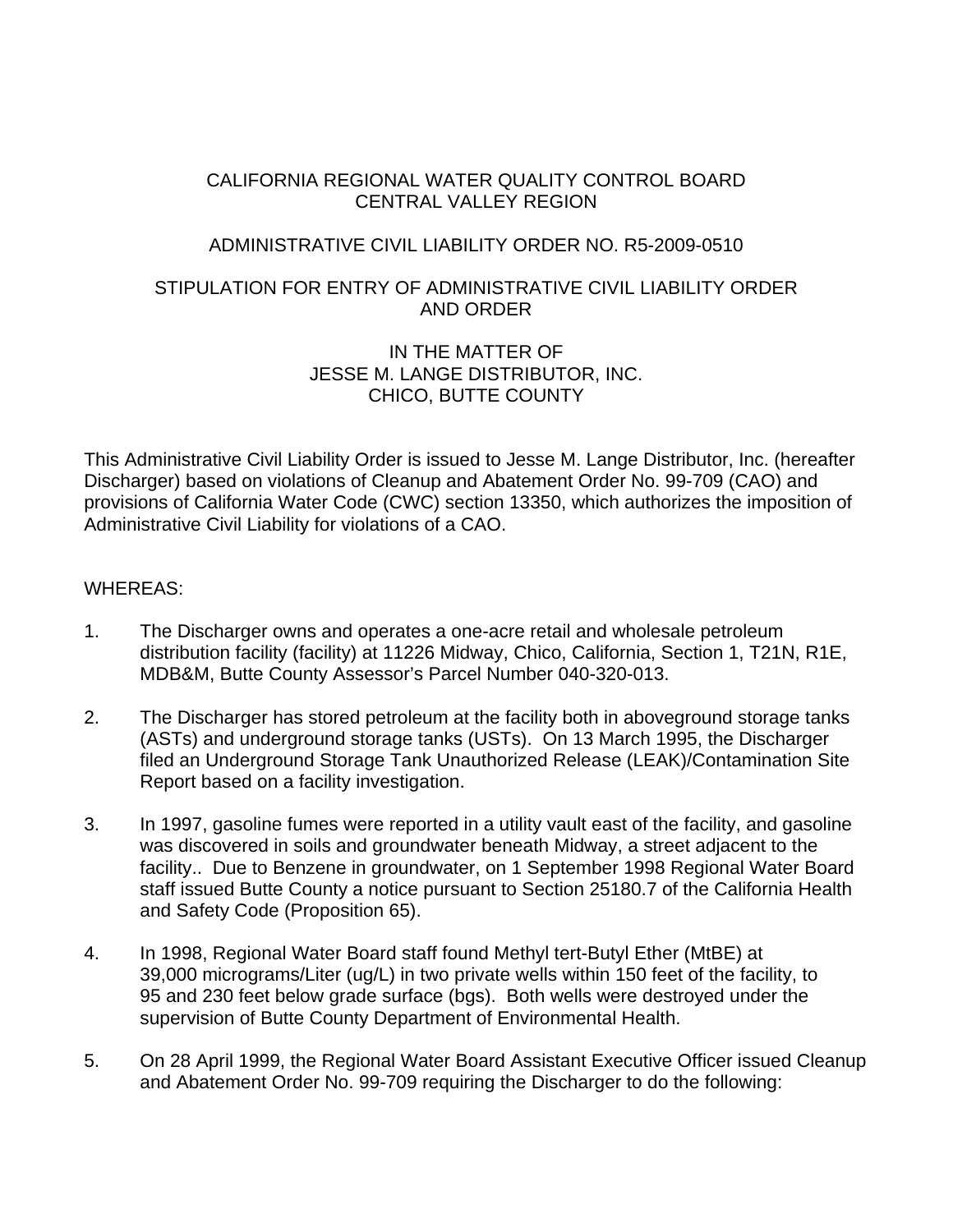- Install a free product removal system;
- Submit a Registered Engineer's report on the ASTs, a site investigation work plan, a sensitive receptor survey, a Corrective Action Plan (CAP), and quarterly groundwater monitoring reports; and
- Reimburse staff oversight costs.
- 6. Due to potential pollution both from ASTs and USTs, the State Water Resources Control Board's (State Board) Underground Storage Tank Cleanup Fund (Cleanup Fund) began reimbursing the Discharger 20% of investigation and cleanup costs. The Discharger alleged most pollution was from USTs and, on 1 August 2000, voluntarily sampled shallow soils. Results supported the allegation. Therefore, on 7 September 2000 the Cleanup Fund increased reimbursement to 80%.
- 7. On 9 May 2001, the Discharger submitted a site investigation report indicating pollution had migrated in shallow groundwater into PG&E property.
- 8. From December 2001 through about April 2002, the Discharger removed the AST system and around 1500 cubic yards of polluted soils, and installed a free product recovery trench and a new UST system.
- 9. On 6 August 2002, the Discharger applied for Waste Discharge Requirements to discharge treated groundwater to surface waters. Regional Water Board staff found that General Order 5-00-119, which covered Discharge Of Groundwater From Cleanup Of Petroleum Fuel Pollution, would be appropriate to regulate this discharge.
- 10. On 27 November 2002, the Discharger submitted a CAP that recommended enhanced free product recovery, soil vapor extraction, vacuum enhanced groundwater pump-andtreat, deeper aquifer investigation, domestic well sampling, and pilot tests for in-situ chemical oxidation, bio-stimulation, and bio-augmentation.
- 11. On 7 February 2003, the Regional Water Board Assistant Executive Officer amended the CAO; this concurred with the CAP and required the following:
	- a. Submit **by 27 March 2003**, a work plan for soil vapor extraction and vacuum enhanced groundwater pump-and-treat pilot test describing system installation, inspection, and start-up, appropriate pilot testing, and report of findings.
	- b. **Within 90 days of staff concurrence**, implement the work plan for soil vapor extraction and vacuum enhanced groundwater pump-and-treat in accordance with the approved time schedule, which shall become part of the CAO.
	- c. Submit **by 17 April 2003**, work plans for in-situ chemical oxidation and bioaugmentation pilot studies describing test goals, bench tests, appropriate permitting, hydraulic controls to prevent generation of waste, fieldwork, system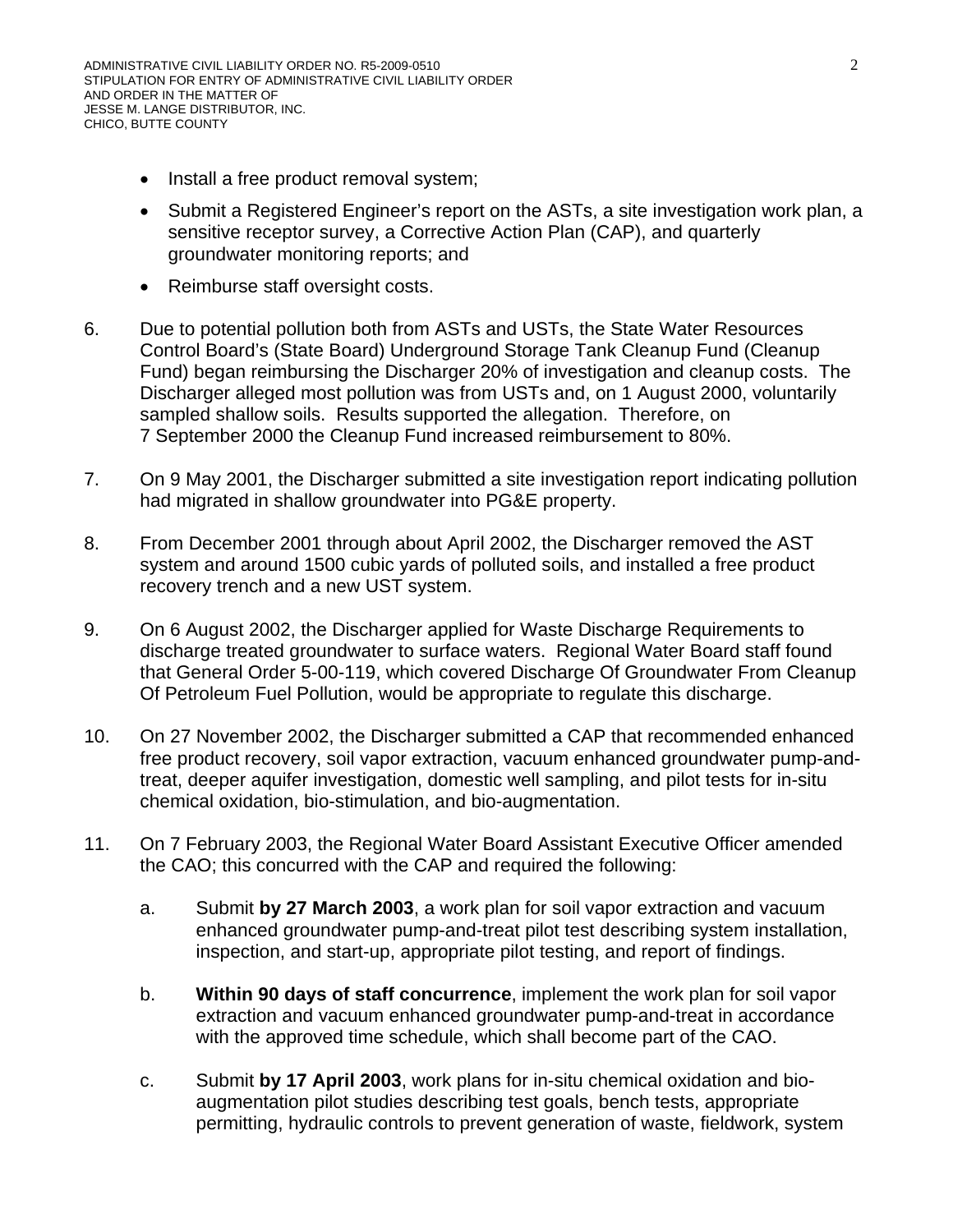installation, inspection, and start-up, criteria for full-scale systems, verification sampling, and long-term monitoring.

- d. Submit **by 17 April 2003**, a work plan for further aquifer investigation describing domestic well surveys and sampling, drilling and monitoring well installation, and a report of findings.
- e. **Within 90 days of staff concurrence**, implement the work plans for in-situ chemical oxidation and bio-augmentation pilot studies, and further aquifer investigation in accordance with the approved time schedule, which shall become part of this Order.
- f. **Continue quarterly monitoring program** and augment, as appropriate, based on findings from additional aquifer investigation. Quarterly monitoring reports shall be submitted within 30 days after the end of each calendar quarter until directed otherwise.
- g. Continue to reimburse the Regional Water Board for reasonable costs associated with oversight of the cleanup of this facility. Failure to do so shall be considered a violation of the CAO.
- h. Also, regarding remediation systems in place, the CAO required the following:

Upon startup of any remediation system(s), operate the remediation system(s) continuously, except for periodic and required maintenance or unpreventable equipment failure. The Discharger shall notify the Regional Water Board within 24 hours of any unscheduled shutdown of the remediation system(s) that lasts longer than 48 hours. This notification shall include the cause of the shutdown and the corrective action taken (or proposed to be taken) to restart the system. Any interruptions in the operation of the remediation system(s), other than for maintenance, emergencies, or equipment failure, without prior approval from Regional Water Board staff or without notifying the Regional Water Board within the specified time is a violation of the CAO.

- 12. On 20 January 2003, the Discharger submitted a work plan to enhance free product recovery; on 29 January 2003 staff approved the plan. On 30 April, and 16 June 2003, the Discharger submitted several plans; for pilot tests, soil vapor extraction, vacuum enhanced groundwater pump-and-treat, in situ chemical oxidation, bio-augmentation, and deeper aquifer investigation. On 8 July 2003, staff approved these plans and requested, by 31 October 2003, progress reports on the pilot tests, and by 30 January 2004, a report with recommendations for full-scale start-up.
- 13. In June 2003, the Discharger installed monitoring wells on PG&E property; these showed MtBE up to 33,000 μg/L at 76 feet bgs. The Discharger also extracted about 1,200 gallons of gasoline on-site, from the Discharger's facility, with enhanced recovery.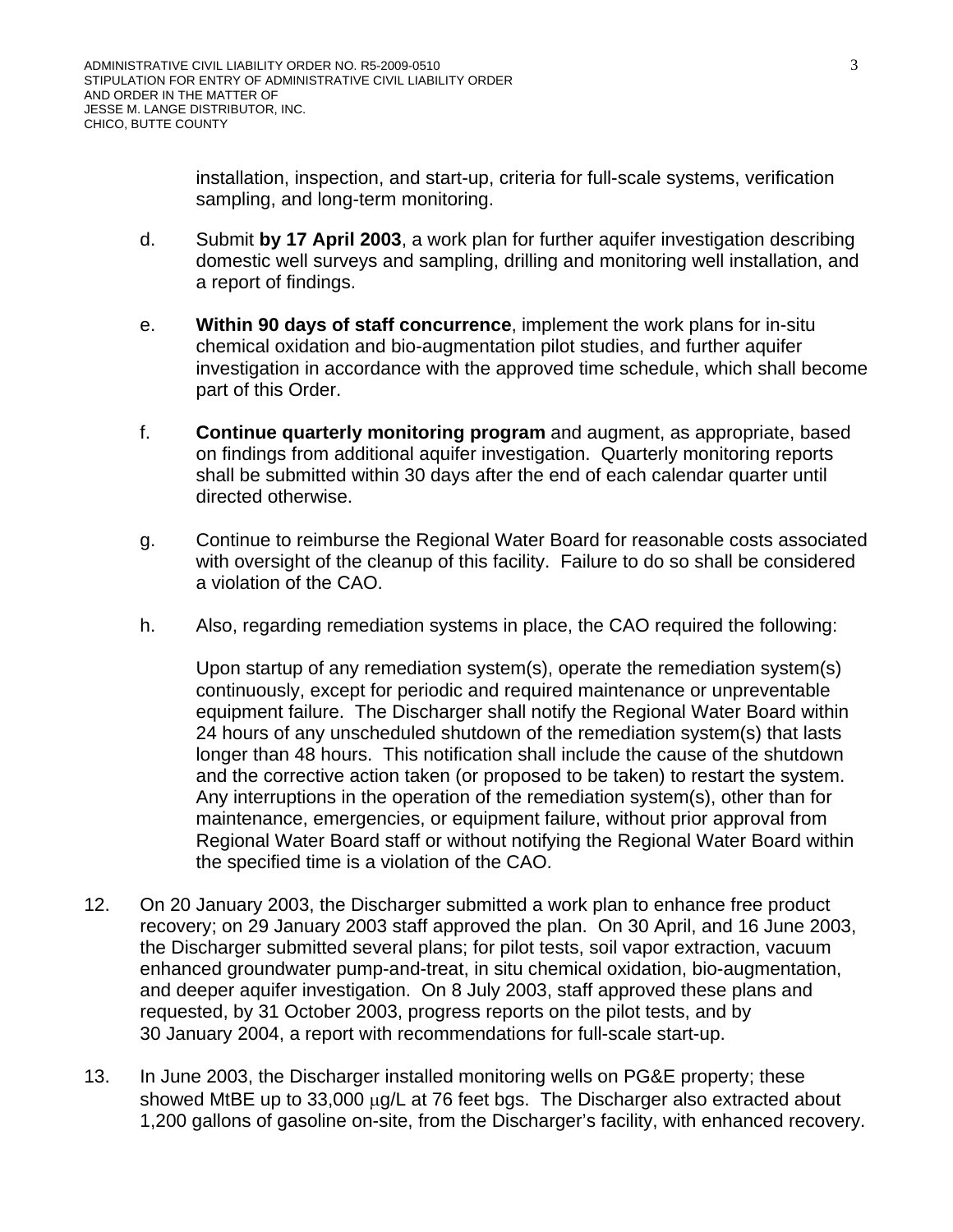# THE PARTIES HEREBY STIPULATE AS FOLLOWS:

#### A. Statement of the Case

- 1. On 20 January 2003, the Discharger submitted a work plan to enhance free product recovery with additional free product skimmers and greater on-site temporary containment. On 19 July 2003, the Discharger failed to implement the work.
- 2. On 11 September 2003, the Discharger's consultant notified Regional Water Board staff they had stopped work due to the Discharger's failure to pay for their work. On 25 September 2003, the Discharger's consultant removed existing free product skimmers. After the third quarter 2003, the Discharger ceased corrective action and groundwater monitoring.
- 3. On 14 January 2004, the Executive Officer issued the Discharger a Notice of Violation (NOV). This requested, by 2 February 2004, a commitment to implement corrective actions and reimburse staff oversight costs. At the time, the Cleanup Fund had reimbursed \$427,196, and a \$1,072,804 balance remained.
- 4. The Discharger failed to commit to implement corrective actions and reimburse staff oversight costs. On 11 November 2004, Regional Water Board staff inspected the facility and met with the Discharger and consultant. Staff found that the Discharger was selling petroleum, and the consultant was refusing to resume work. At that time, the Discharger had a bad debt of \$11,264 for staff oversight costs. While the Discharger had not discharged treated groundwater to surface waters, the Discharger had two unpaid State Board invoices on the NPDES permit, which totaled \$11,376. On 12 January 2005, Regional Water Board staff recommended that the Executive Officer consider issuing an Administrative Civil Liability penalty.
- 5. On 17 May 2005, the Regional Water Board issued ACL Complaint No. R5-2005-0513. The Executive Officer of the Regional Water Board proposed a penalty of five hundred thousand dollars (\$500,000) for the violations mentioned in the complaint.
- 6. The Regional Water Board and the Discharger have since entered into negotiations, which included discussions of further remediation activities, the Discharger's financial status, and reimbursement of past oversight costs which at that time totaled \$26,418.70.
- B. Relevant Legal Authority

**CWC section 13304(a)** states, in relevant part: *"Any person who has discharged or discharges waste into the waters of this state in violation of any waste discharge requirement or other order or prohibition issued by a regional board or*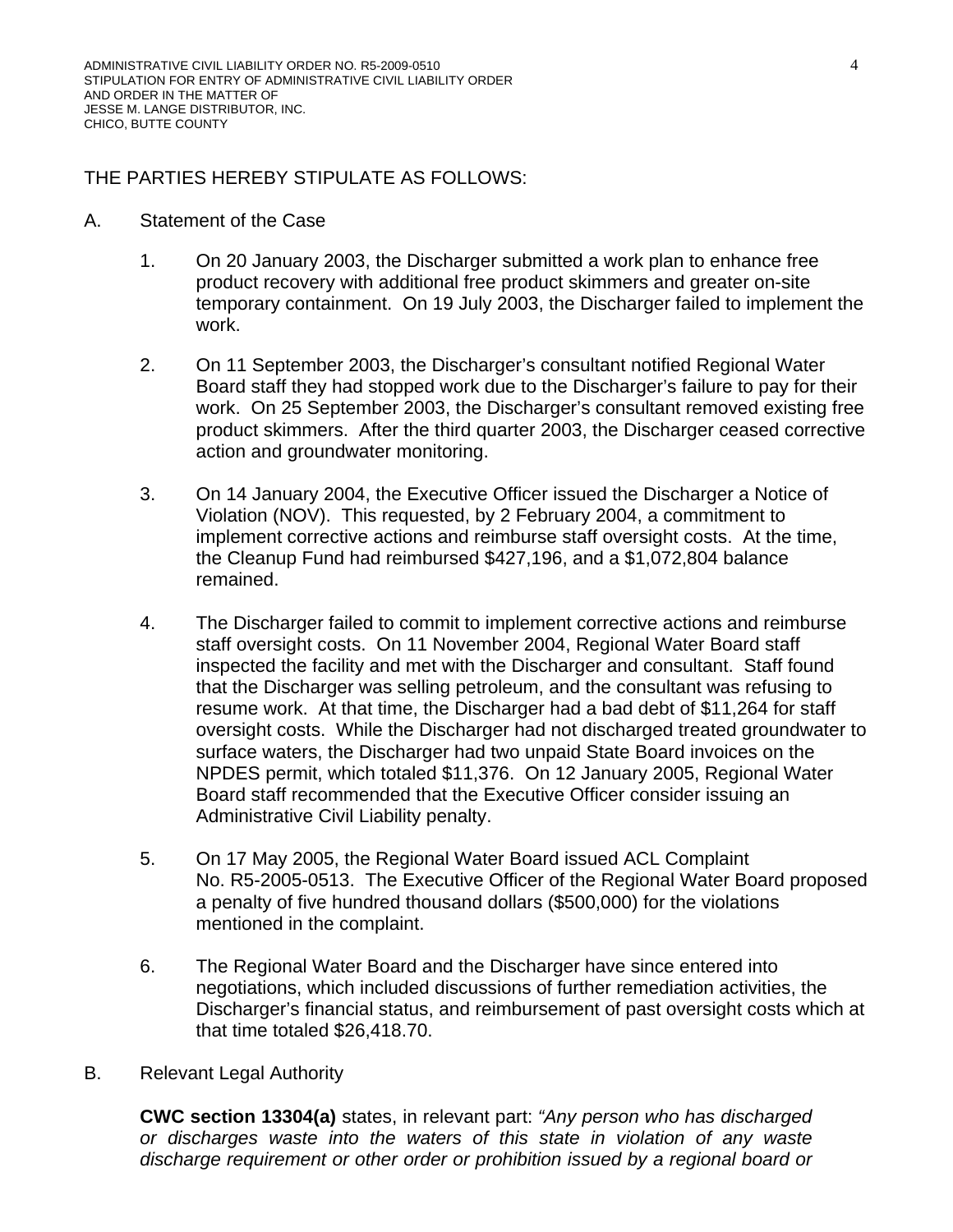*the state board, or who has caused or permitted, causes or permits, or threatens to cause or permit any waste to be discharged or deposited where it is, or probably will be, discharged into the waters of the state and creates, or threatens to create, a condition of pollution or nuisance, shall upon order of the regional board, clean up the waste or abate the effects of the waste, or, in the case of threatened pollution or nuisance, take other necessary remedial action, including, but not limited to, overseeing cleanup and abatement efforts."*

**CWC section 13304(c)(1)** states: *"If the waste is cleaned up or the effects of the waste are abated, or, in the case of threatened pollution or nuisance, other necessary remedial action is taken by any governmental agency, the person or persons who discharged the waste, discharges the waste, or threatened to cause or permit the discharge of the waste within the meaning of subdivision (a), are liable to that governmental agency to the extent of the reasonable costs actually incurred in cleaning up the waste, abating the effects of the waste, supervising cleanup or abatement activities, or taking other remedial action. The amount of the costs is recoverable in a civil action by, and paid to, the governmental agency and the state board to the extent of the latter's contribution to the cleanup costs from the State Water Pollution Cleanup and Abatement Account or other available funds."*

**CWC section 13350** states, in relevant parts: "(a) Any person who (1) violates any cease and desist order or cleanup and abatement order hereafter issued, reissued, or amended by a regional board or the state board, or (2) in violation of any waste discharge requirement, waiver condition, certification, or other order or prohibition issued, reissued, or amended by a regional board or the state board, discharges waste, or causes or permits waste to be deposited where it is discharged, into the waters of the state, or (3) causes or permits any oil or any residuary product of petroleum to be deposited in or on any of the waters of the state, except in accordance with waste discharge requirements or other actions or provisions of this division, shall be liable civilly, and remedies may be proposed, in accordance with subdivision (d) or (e)."

"*(e) The state board or a regional board may impose civil liability administratively pursuant to Article 2.5 (commencing with Section 13323) of Chapter 5 either on a daily basis or on a per gallon basis, but not both.* 

*(1) The civil liability on a daily basis may not exceed five thousand dollars (\$5,000) for each day the violation occurs.* 

*(A) When there is a discharge, and a cleanup and abatement order is issued, except as provided in subdivision (f), the civil liability shall not be less than five hundred dollars (\$500) for each day in which the discharge occurs and for each day the cleanup and abatement order is violated.*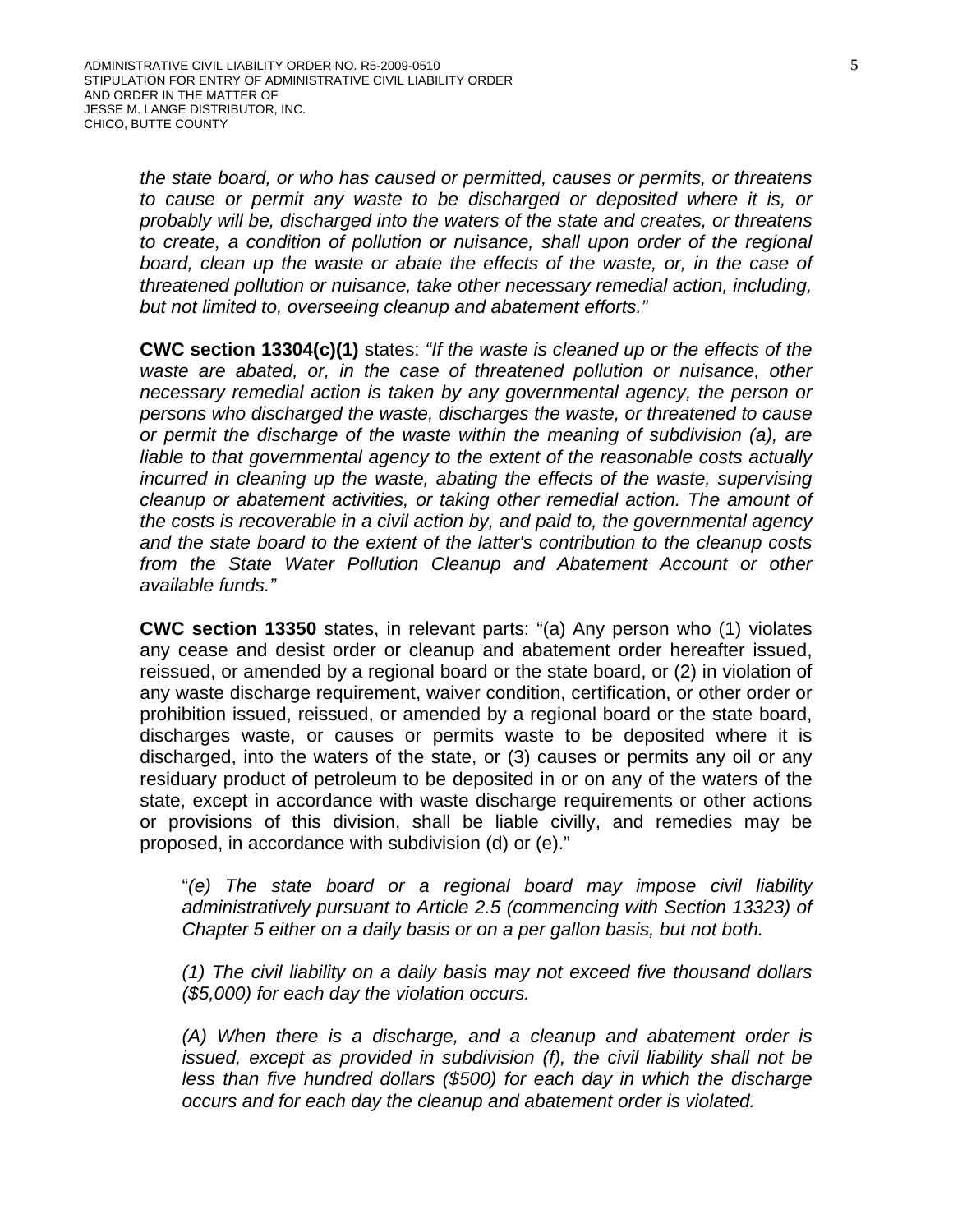*(B) When there is no discharge, but an order issued by the regional board is violated, except as provided in subdivision (f), the civil liability shall not be less than one hundred dollars (\$100) for each day in which the violation occurs.* 

*(2) The civil liability on a per gallon basis may not exceed ten dollars (\$10) for each gallon of waste discharged.* 

*(f) A regional board may not administratively impose civil liability in accordance with paragraph (1) of subdivision (e) in an amount less than the minimum amount specified, unless the regional board makes express findings setting forth the reasons for its action based upon the specific factors required to be considered pursuant to Section 13327."* 

**CWC Section 13327** states, in relevant part: *"In determining the amount of civil liability, the regional board … shall take into consideration the nature, circumstance, extent, and gravity of the violation or violations, whether the discharge is susceptible to cleanup or abatement, the degree of toxicity of the discharge, and, with respect to the violator, the ability to pay, the effect on ability to continue in business, any voluntary cleanup efforts undertaken, any prior history of violations, the degree of culpability, economic benefit or savings, if any, resulting from the violation, and other matters as justice may require."* 

C. Extent of Liability

The Executive Officer of the Regional Water Board proposes an assessment of an Administrative Civil Liability in the amount of five hundred fifty three thousand, nine hundred thirty six dollars (\$553,936). This includes \$540,000, an assessment of \$1,000 per calendar day from 25 September 2003 to 23 March 2005. On the first date, as in Stipulation A.2, the Discharger's consultant removed free product skimmers from the facility, stopping all cleanup activity. On the second date, the Executive Officer concurred with Board staff's recommendations for an ACL.

This also includes an assessment of \$13,936, the State Board balance as of 16 March 2005 for staff oversight costs.

D. Consideration of Factors

In considering the amount of the proposed civil liability, pursuant to CWC Section 13327, staff have taken into account the nature, circumstance, extent, and gravity of the violations; and with respect to violators, the ability to pay, the ability to stay in business, voluntary cleanup efforts, prior history of violations, the degree of culpability, economic benefit resulting from the violation, and other matters as justice may require.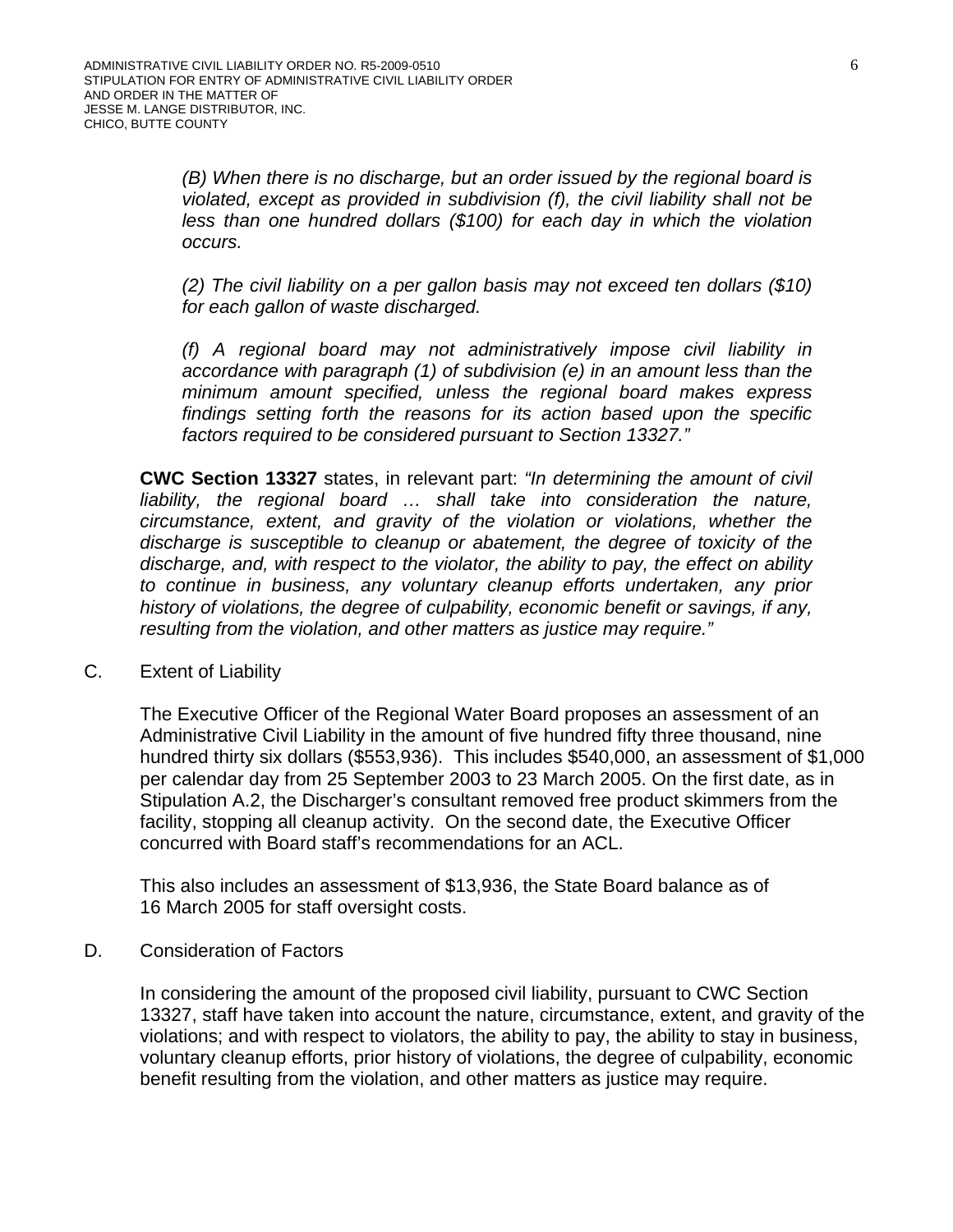### 1. Nature, Circumstance, Extent, and Gravity of the Violations

Most pollution is from leaking USTs. In 1994, facility ASTs were in violation of Federal Spill Prevention Control and Countermeasure (SPCC) Regulations. Most pollution, however, is likely from gasoline leakage under UST turbines, beginning 1995 or earlier.

Leakage extensively polluted shallow groundwater. Estimated near-source shallow MtBE mass flux, MtBE moving through a cross-section normal to groundwater flow in the shallowest facility water-bearing unit, is 653 grams/day (1.4 pounds/day). Free phase gasoline is at least 200 feet off-site. Dissolved Benzene, Toluene, Ethylbenzene, and Xylenes (BTEX) are 190, 180, 38, and 210 milligrams/Liter (mg/L), MtBE, 840 mg/L, and total petroleum hydrocarbons as gasoline and diesel (TPHg, TPHd), 28,000 and 2,200 mg/L. Benzene and MtBE, greater than 1,000 and 10,000 μg/L, are about 550 and 600 feet off-site. Detectable MtBE has likely migrated beyond PG&E, into Kinder Morgan (SFPP LP) property.

Deeper pollution extent is undefined. MtBE and BTEX have likely migrated deeper than 200 feet bgs. Pollution continues to degrade beneficial uses of water, and now disperses toward at least 15 identified nearby water supply wells.

Consideration of the nature, circumstance, extent, and gravity of the violations does not provide reason for reduction of the amount of civil liability to be imposed.

### 2. Susceptibility to Cleanup or Abatement

Pollutant mass and aquifer flow properties control all proposed cleanup methods. The shallowest water-bearing unit is somewhat problematic, with free phase gasoline, high heterogeneity, and relatively low overall permeability, but with high permeability in thin, discontinuous beds and preferential pathways along underground utilities. Deeper, confined aquifers have more dilute pollutants, and are less heterogeneous and more permeable. Also, data indicates native biodegraders. Therefore bio-stimulation and monitored natural attenuation may be feasible for deeper pollution, and distal shallow pollution after source concentrations are reduced. Since ACL issuance, the Discharger has installed an on-site dual phase extraction system and off-site batch extraction that has effectively removing the free phase gasoline from the shallow water-bearing unit. Additional investigation and evaluation for further remedial action is underway.

Consideration of susceptibility to cleanup and abatement, and continued site cleanup, provides reason for reduction of the amount of civil liability to be imposed.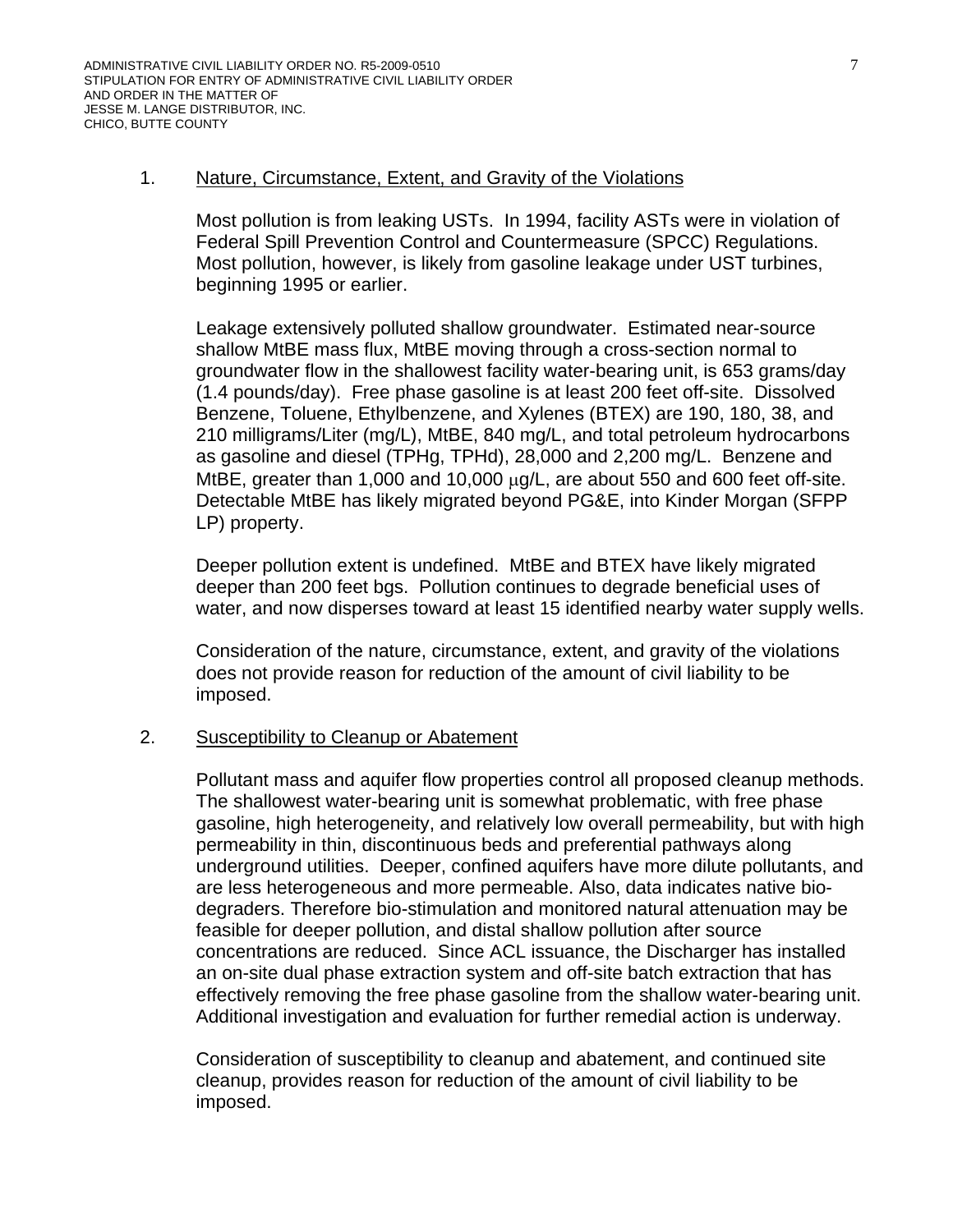## 3. Degree of Toxicity

Individual toxicity numerical limits for Water Quality Objectives (WQOs) of BTEX, MtBE, TPHg, and TPHd are provided in the following table with a multiple toxicity estimate.

|                  |           |                                                | See       |
|------------------|-----------|------------------------------------------------|-----------|
|                  |           |                                                | Equation  |
| <b>Pollutant</b> |           | <b>Concentration Toxicity WQO Limit Below*</b> |           |
|                  | $\mu$ g/L | μg/L                                           |           |
| <b>Benzene</b>   | 190,000   | 0.15                                           | 1,266,667 |
| Toluene          | 180,000   | 150                                            | 1,200     |
| Ethylbenzene     | 38,000    | 300                                            | 127       |
| <b>Xylenes</b>   | 210,000   | 1800                                           | 117       |
| <b>MtBE</b>      | 840,000   | 13                                             | 64,615    |
| TPHg             | 2,800,000 | 21                                             | 133,333   |
| TPHd             | 220,000   | 56                                             | 3,929     |
|                  |           |                                                | 1,469,987 |

\*n

 $\Sigma$ = [Concentration of Toxic Substance]<sub>i</sub>/[Toxicological Limit for Substance in Water]<sub>i</sub>  $i=1$ 

where the sum should be less than one to meet Basin Plan Objectives for toxicity.

Toxicity is about 1.5 million times higher than Basin Plan Objectives.

Consideration of the degree of toxicity does not provide reason for reduction of the amount of civil liability to be imposed.

### 4. Ability to Pay

Regional Water Board staff recognize the Discharger's financial limitations. Currently, about \$980,000 has been expended for investigation and cleanup costs. The State Board Cleanup Fund reimbursement rate is 80% and the Discharger is responsible for 20%. Therefore, the Discharger has currently paid about \$200,000 of non-reimbursable expenses to abate the waste discharge from limited business proceeds.

Consideration of Discharger financial records provides reason for reduction of the amount of civil liability and extended payment schedule..

### 5. Ability to Stay in Business

Based on limited business proceeds as evidenced in multi-year financial records, large ACL will likely bankrupt the Discharger.

Consideration of Discharger financial records and the effect to stay in business, provides reason for reduction of the amount of civil liability to be imposed.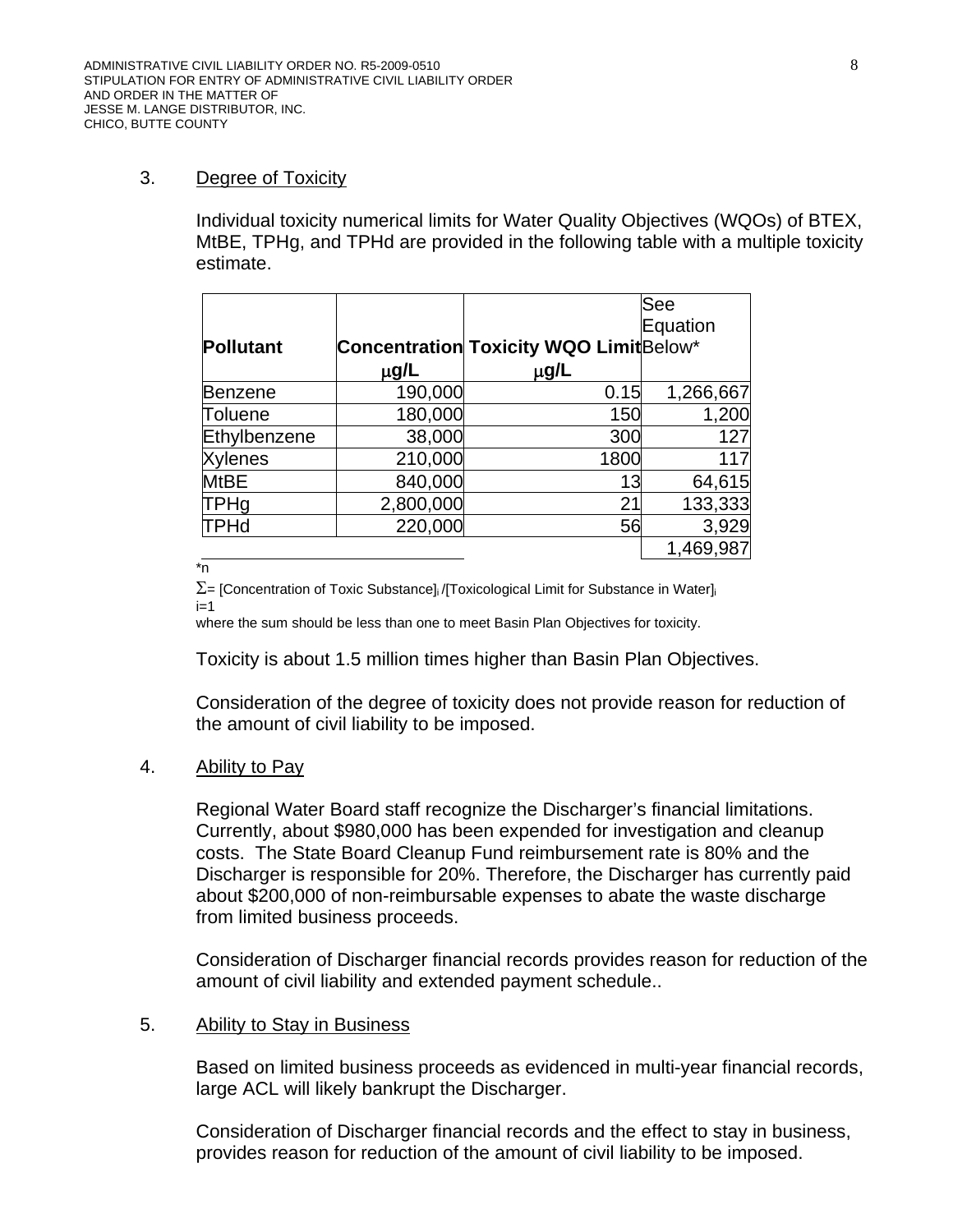## 6. Voluntary Cleanup Efforts

The Discharger has voluntarily removed polluted soils, without a specific CAO directive. In August 2000, the Discharger voluntarily removed several cubic yards of polluted soil to collect evidence for better negotiation with the Cleanup Fund. In December 2001, the Discharger discovered and removed a cryptic heating oil UST from the facility. Since ACL issuance, the Discharger has installed an onsite dual phase extraction system and off-site batch extraction that has effectively removed the free phase gasoline from the shallow water-bearing unit. Additional investigation and evaluation for further remedial action is underway.

Consideration of cleanup efforts following issuance of the ACL complaint provides reason for reduction of the amount of civil liability to be imposed.

## 7. Prior History of Violations

In 1994, a US Environmental Protection Agency (USEPA) Inspector found violations of SPCC Regulations. In 1995, the Discharger reported UST leak; Butte County Department of Environmental Health then transferred lead agency status to the Regional Water Board. From that date, the Assistant Executive Officer has issued the Discharger six NOVs, the Executive Officer, the original and amended CAO. The following table summarizes prior violations and related actions.

| <b>Date</b>    | <b>Enforcement</b>                                                                                       | <b>Description</b>                                                                                                                                                                                                                                                                                                                                                                                      |
|----------------|----------------------------------------------------------------------------------------------------------|---------------------------------------------------------------------------------------------------------------------------------------------------------------------------------------------------------------------------------------------------------------------------------------------------------------------------------------------------------------------------------------------------------|
| 7 June 1994    | <b>SPCC Inspection</b><br>#94--0094, Notice of<br>Violation                                              | USEPA issued due to lack of appropriate<br>secondary containments, fail-safe engineering,<br>and other features out of compliance with SPCC<br>Regulations. USEPA granted a compliance<br>extension until 13 June 1996.<br>Based on Discharger's 13 August 1996 letter,<br>USEPA extended compliance date five months.                                                                                  |
| 24 March 1995  | <b>Underground Storage</b><br><b>Tank Unauthorized</b><br>Release<br>(LEAK)/Contamination<br>Site Report | William Crowston, owner/operator, Jesse Lange<br>Distributor, Inc., filed report.<br>Consultant detected leak from USTs; Butte<br><b>County Department of Environmental Health</b><br>transferred lead agency status to Regional Water<br>Board.                                                                                                                                                        |
| 31 August 1998 | Notice of Violation                                                                                      | The Assistant Executive Officer issued, based on<br>facility inspection, for failure to discontinue<br>releasing petroleum to the subsurface, further<br>investigate extent of pollution, remove free<br>product, file a Corrective Action Plan, in<br>accordance with Title 23, Chapter 16, Division 3,<br>California Health and Safety Code, and commit<br>resources to comply with SPCC Regulations. |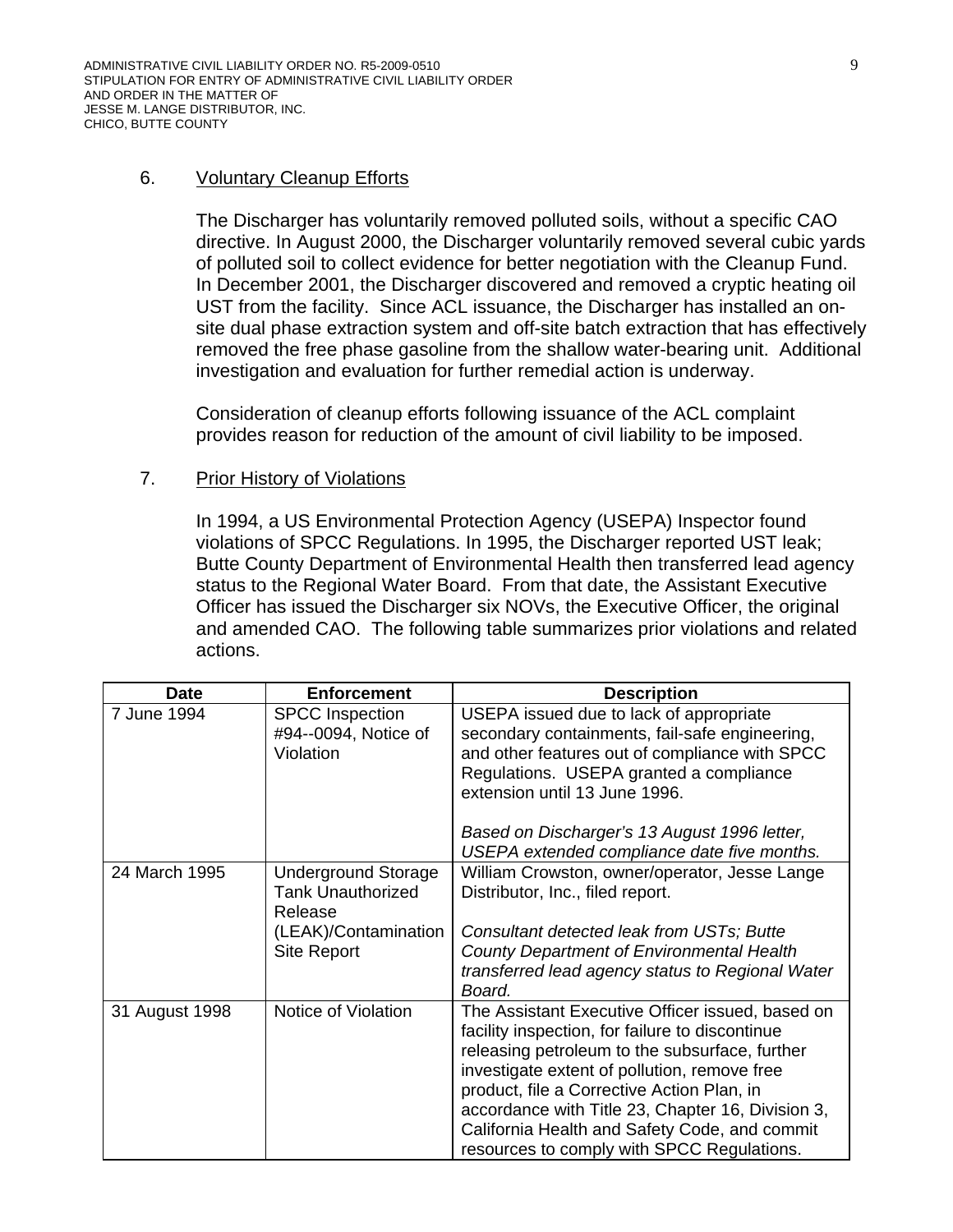| <b>Date</b>      | <b>Enforcement</b>                           | <b>Description</b>                                                                                                                                                                                                                                                                                                                                                                                                                                                                                                          |
|------------------|----------------------------------------------|-----------------------------------------------------------------------------------------------------------------------------------------------------------------------------------------------------------------------------------------------------------------------------------------------------------------------------------------------------------------------------------------------------------------------------------------------------------------------------------------------------------------------------|
|                  |                                              | Indicated that a CAO was forthcoming.                                                                                                                                                                                                                                                                                                                                                                                                                                                                                       |
|                  |                                              | (Correspondence, 29 December 1998, indicates<br>John Crowston became company president,<br>therefore Discharger representative, around this<br>time.)                                                                                                                                                                                                                                                                                                                                                                       |
| 28 April 1999    | Cleanup and<br>Abatement Order<br>No. 99-709 | The Executive Officer issued based on prior<br>violations. Required by 1 June 1999 a free<br>product removal system, an Engineer's Report on<br>SPCC compliance, and site investigation work<br>plan.<br>Required by 1 September 1999 a sensitive<br>receptor survey, by 1 January 2000 a Corrective<br>Action Plan, and quarterly groundwater<br>monitoring.                                                                                                                                                               |
| 12 July 1999     | Notice of Violation                          | The Assistant Executive Officer issued for failure<br>to submit Engineer's report.                                                                                                                                                                                                                                                                                                                                                                                                                                          |
| 30 December 1999 | Notice of Violation                          | The Assistant Executive Officer issued for failure<br>to submit a CAP, or adequate reasons for a<br>deadline extension. Requested as-builts for free<br>product recovery system and, by 31 January<br>2000, three years of Federal and State tax<br>records. The Discharger submitted tax records;<br>staff forwarded them to the SWRCB.<br>(Based on an 18 February 2005 conversation with                                                                                                                                 |
|                  |                                              | an SWRCB economist, those tax records are now<br>too old to be relevant in an Administrative Civil<br>Liability assessment.)                                                                                                                                                                                                                                                                                                                                                                                                |
| 21 June 2000     | Notice of Violation                          | The Assistant Executive Officer issued for failures<br>to complete a site investigation, submit a work<br>plan for further free phase product removal, and<br>submit documentation of adequate upgrades to<br>bring the facility into SPCC compliance.<br>Requested work plan for further site investigation<br>and SPCC compliance by 30 June 2000, and a<br>plan for further free product removal by<br>15 September 2000. Also requested a meeting<br>with the Discharger at the Regional Water Board<br>Redding office. |
|                  |                                              | That meeting, 27 June 2000, resulted in slight<br>deadline extensions and Discharger's<br>commitment to progress with cleanup and<br>abatement.                                                                                                                                                                                                                                                                                                                                                                             |
| 25 October 2000  | Notice of Violation                          | The Assistant Executive Officer issued for<br>continued failure to complete off-site investigation,<br>provide a work plan for further free product<br>removal, and submit a CAP.                                                                                                                                                                                                                                                                                                                                           |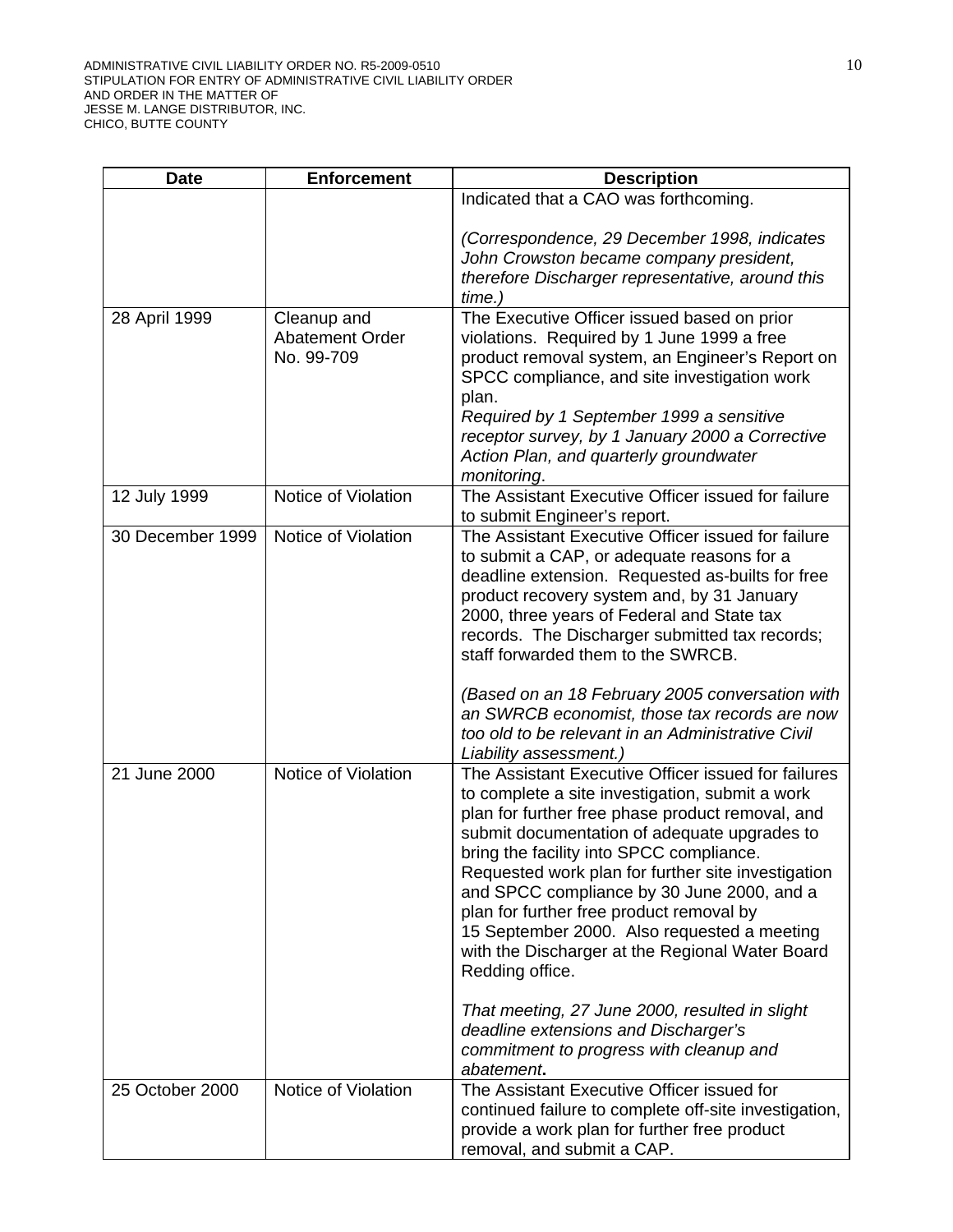| Date            | <b>Enforcement</b>       | <b>Description</b>                                  |
|-----------------|--------------------------|-----------------------------------------------------|
| 7 February 2003 | <b>Amended Cleanup</b>   | The Executive Officer issued to reflect cleanup     |
|                 | and Abatement Order      | efforts to date. Requires by 27 March 2003 a        |
|                 | No. 99-709               | work plan for soil vapor extraction and vacuum      |
|                 |                          | enhanced groundwater pump-and-treat, by 1           |
|                 |                          | April 2003 work plans for pilot tests and site      |
|                 |                          | investigation, and continued quarterly monitoring.  |
| 14 January 2004 | Notice of Violation      | The Assistant Executive Officer issued for failure  |
|                 |                          | to comply with the CAO. Requires by 2 February      |
|                 |                          | 2004 a report that describes the Discharger's       |
|                 |                          | intended actions to comply.                         |
| 12 January 2005 | <b>Staff Enforcement</b> | Staff letter issued for continued failure to comply |
|                 |                          | with the CAO; recommends the Executive Officer      |
|                 |                          | pursue an Administrative Civil Liability.           |
| 17 May 2005     | <b>ACL Complaint</b>     | Order No. R5-2005-0513                              |

Consideration of prior history of violations does not provide reason for altering the amount of civil liability to be imposed.

### 8. Degree of Culpability

Jesse M. Lange Distributor, Inc., Discharger, facility owner and operator over the total duration of violations, is culpable.

Based on consultants' soil and groundwater investigations, Jesse M. Lange Distributor, Inc. is responsible for the cleanup of impacts associated with the discharge of gasoline-related pollution.

Consideration of degree of culpability does not provide reason for altering the amount of civil liability to be imposed.

### 9. Economic Savings

Based on the above, it appears the Discharger delayed implementing corrective actions because they had no money. However, a precise determination as to the cost savings realized by the Discharger's failure to fulfill the required actions under the CAO cannot be ascertained by the Regional Water Board at this time.

Consideration of economic savings does not provide reason for altering the amount of civil liability to be imposed.

### 10. Other Matters that Justice May Require

Significant Regional Water Board staff hours have been dedicated to this case in an effort to gain compliance including the preparation of enforcement Orders to protect groundwater and surface water quality.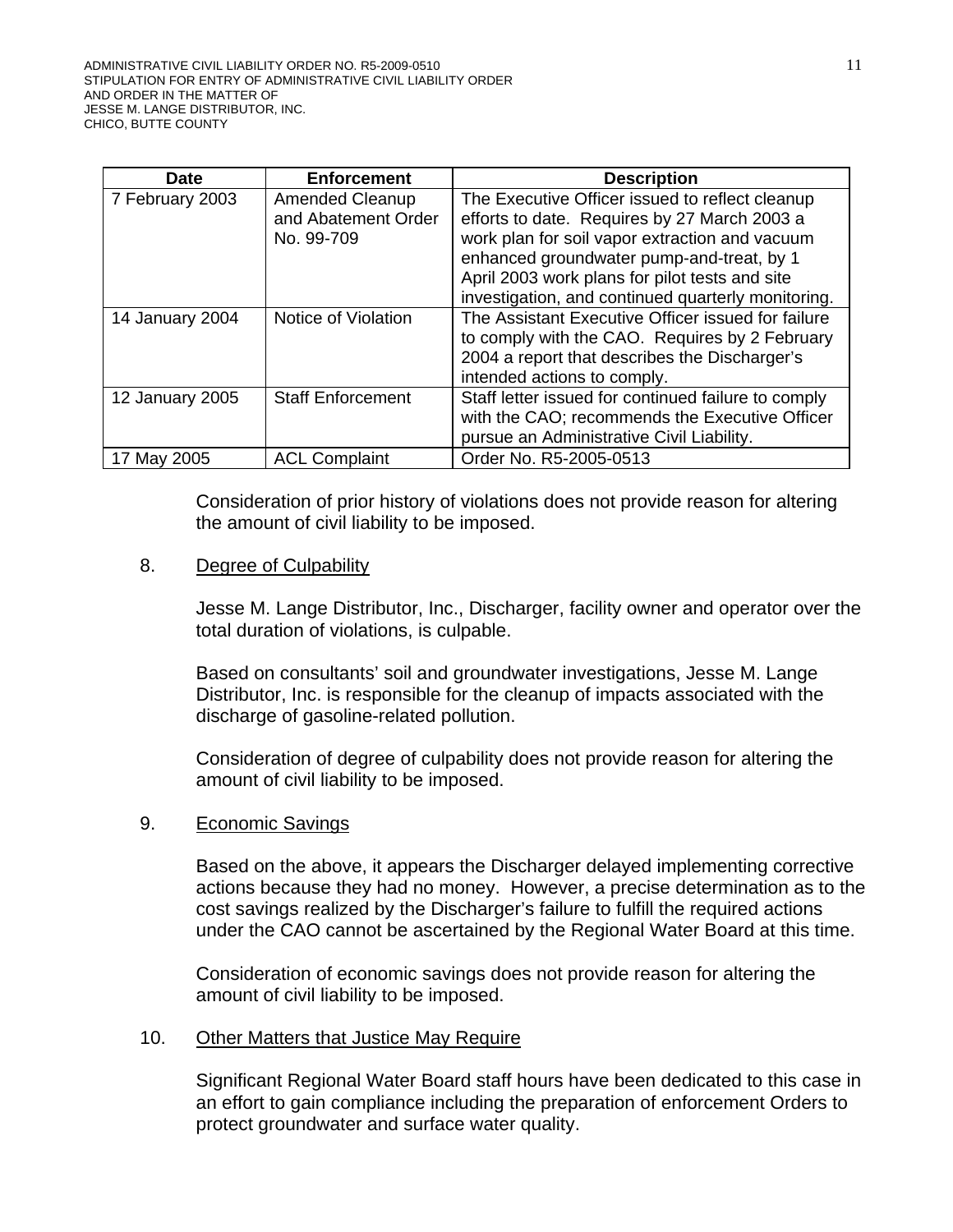Partial funding for cleanup activities is available through the SWRCB Petroleum Underground Storage Tank Cleanup Fund (Fund). However, compliance with the California Underground Storage Tank Regulations (Title 23, Division 3, Chapter 16, Article 11) is an eligibility requirement and non-compliance jeopardizes funding from the State of California.

Consideration of other matters as justice may require does not provide reason for reduction of the amount of civil liability to be imposed.

## E. Ongoing Obligations

Payment of the proposed Administrative Civil Liability does not satisfy the Discharger's obligation to comply with the tasks required by Amended Cleanup and Abatement Order No. 99-709 or Cleanup and Abatement Order R5-2007-0701. These Cleanup and Abatement Orders remain in full force and effect.

## F. Right to Petition

Any person affected by this action of the Regional Water Board may petition the State Water Board to review the action in accordance with California Water Code section 13320 and California Code of Regulations, title 23, section 2050. The petition must be received by the State Water Board, Office of Chief Counsel, P.O. Box 100, Sacramento, 95812 within 30 days that this Order becomes final. This Order does not become final until the public review period described in section K expires, at which point it will be signed by the Regional Water Board's Executive Officer. Copies of the law and regulations applicable to filing petitions are available at http://www.waterboards.ca.gov/public\_notices/petitions/water\_quality/ and also will be provided upon request.

G. Exemption from California Environmental Quality Act

Issuance of this Administrative Civil Liability Complaint is exempt from the provisions of the California Environmental Quality Act (Pub. Resources Code section 21000 et seq.), in accordance with California Code of Regulations, title 14, section 15321(a)(2).

### H. Payment of Administrative Civil Liability

The Discharger shall pay an administrative civil liability in the amount of \$50,000 according to the following schedule:

| Date              | <b>Amount Due</b> |
|-------------------|-------------------|
| 20 June 2009      | \$8,400           |
| 20 October 2009   | \$8,400           |
| 20 February 2010  | \$8,400           |
| 20 June 2010      | \$8,400           |
| 20 September 2010 | \$8,400           |
| 20 December 2010  | \$8,000           |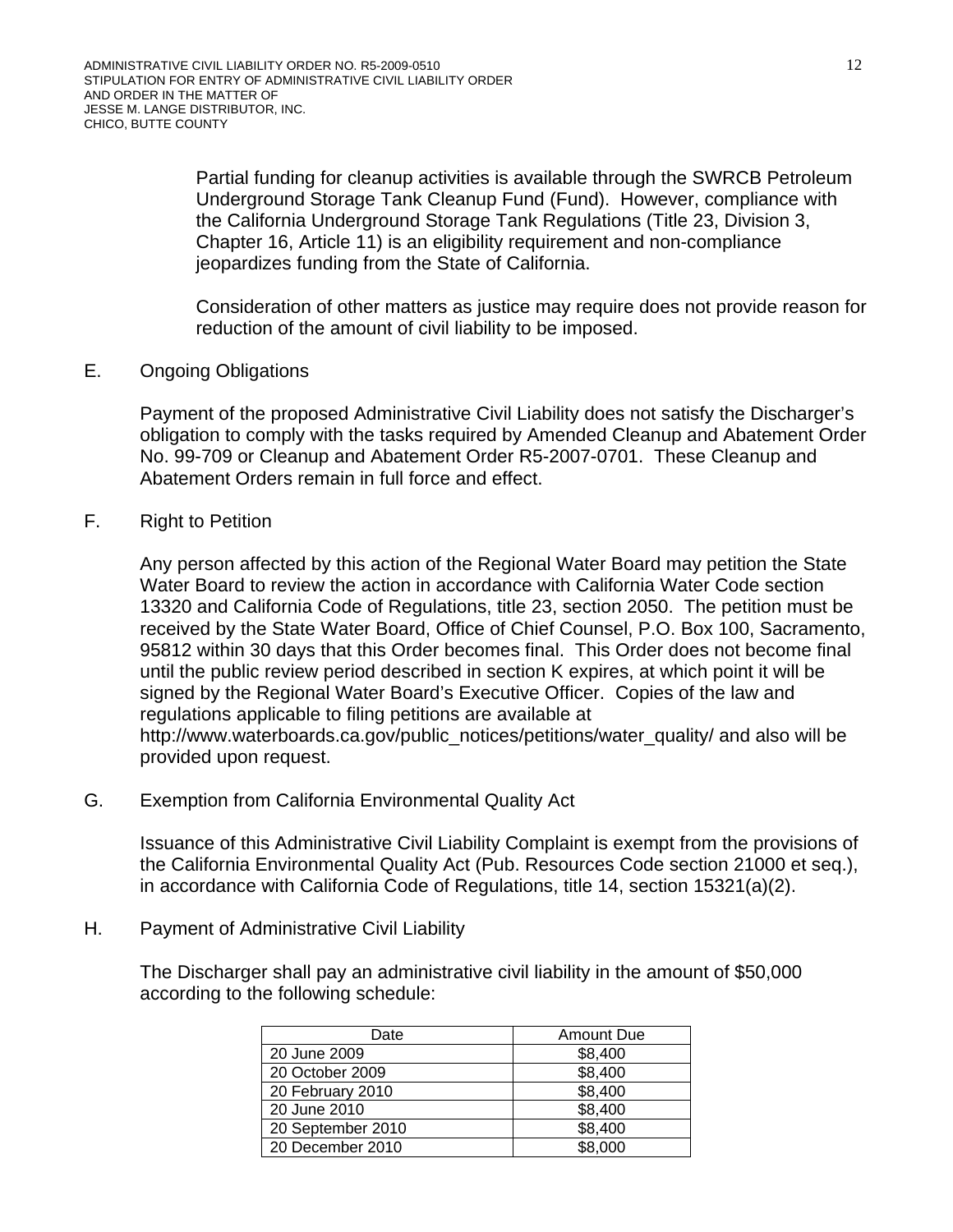From 20 June 2009 to 20 December 2010, the Discharger shall submit a check in the stated amount to the Regional Water Board. The check shall be made payable to the *"State Water Pollution Cleanup and Abatement Account"* and shall have written on it the number of this ACL Order. The Regional Water Board agrees to hold \$450,000 of the ACL Complaint in abeyance if the Discharger agrees to continue site investigation and remediation activities in accordance with Amended CAO No. 99-709 and CAO No. R5-2007-0701.

I. Scope of Settlement

Upon receipt of the administrative civil liability, as detailed in section H of this Stipulation for Entry of Administrative Civil Liability Order and Order, this Order resolves violations alleged in ACL Complaint No. R5-2005-0513. The Discharger waives its right to a hearing on the resolution of the matters herein covered.

J. Right to Declare Order Null and Void and Withdraw the Order

This stipulated resolution is contingent on the Discharger's ability to fully satisfy all of the terms of this Order. If the Discharger does not satisfy those requirements, the Regional Water Board may declare the stipulation null and void and withdraw this Order. In that event, the Discharger agrees that any statute of limitations period for the claims delineated herein has been tolled from the date of entry of the Order until the date of withdrawal of the Order, inclusive ("Tolling Period"). This means that the Tolling Period will not be included in computing the time limited by any statute of limitations under the causes of action that my arise out of the Covered Claims, in any statute of limitations is applicable. The Tolling Period will also not be considered as part of any defense of laches or similar defense concerning timeliness of commencing a civil action against the Discharger by the Regional Water Board.

K. Public Review and Final Effect of this Order

This Order constitutes a settlement of ACL Complaint No. R5-2005-0513, and *does not become final until after a 10-day public notice and comment period expires*. Should the Regional Water Board receive new information or comments during this comment period, the Regional Water Board's Executive Officer may withdraw the Order, return payment, and issue a revised Order. New information or comments include those submitted by personnel of the Regional Water Board who are not associated with the enforcement team's issuance of the Tentative Order.

L. Authority to enter into Stipulation

Each person executing this Order in a representative capacity represents and warrants that he or she is authorized to execute this Order on behalf of and to bind the entity on whose behalf he or she executes the Order.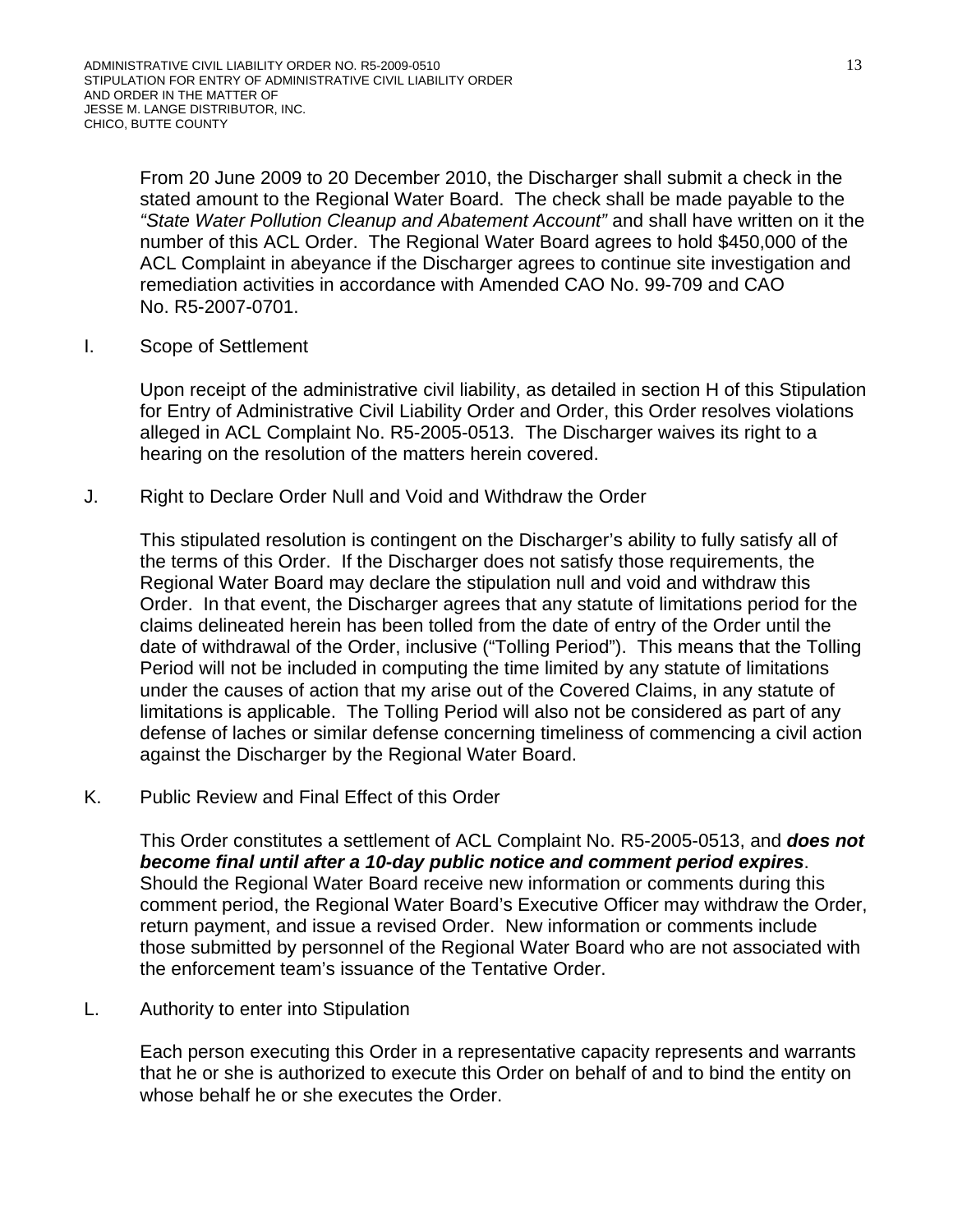#### M. Interpretation

This Order shall not be construed against the party preparing it, but shall be construed as if the Parties jointly prepared this Order and any uncertainty and ambiguity shall not be interpreted against any one party.

N. Effect if Portion of Order is Unenforceable

If any portion of this Order is ultimately determined not to be enforceable, the entire Order shall become null and void.

O. Modification of Order

This Order shall not be modified by any of the Parties by oral representation made before or after the execution of this Order. All modifications must be in writing and approved by the Regional Water Board.